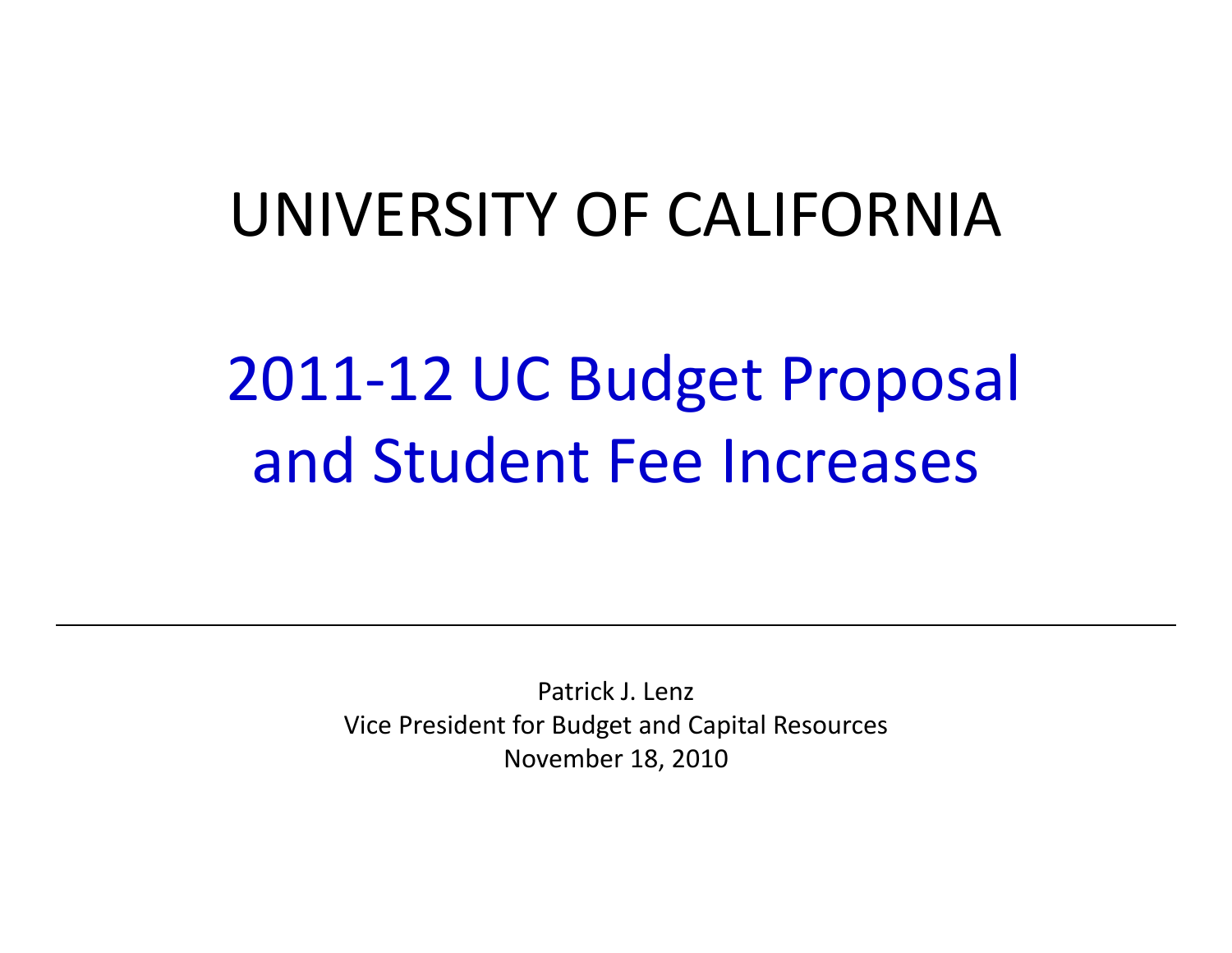#### 2010‐11 State Budget Act

| • Restoration of 2009-10 Reductions | \$199.0 M           |
|-------------------------------------|---------------------|
| • One-time ARRA Funds               | \$106.0 M           |
| • Enrollment (5,121 FTE students)   | \$51.3 <sub>M</sub> |
| • Annuitant Health                  | \$14.1 <sub>M</sub> |
| $\bullet$ Total                     | \$370.4M            |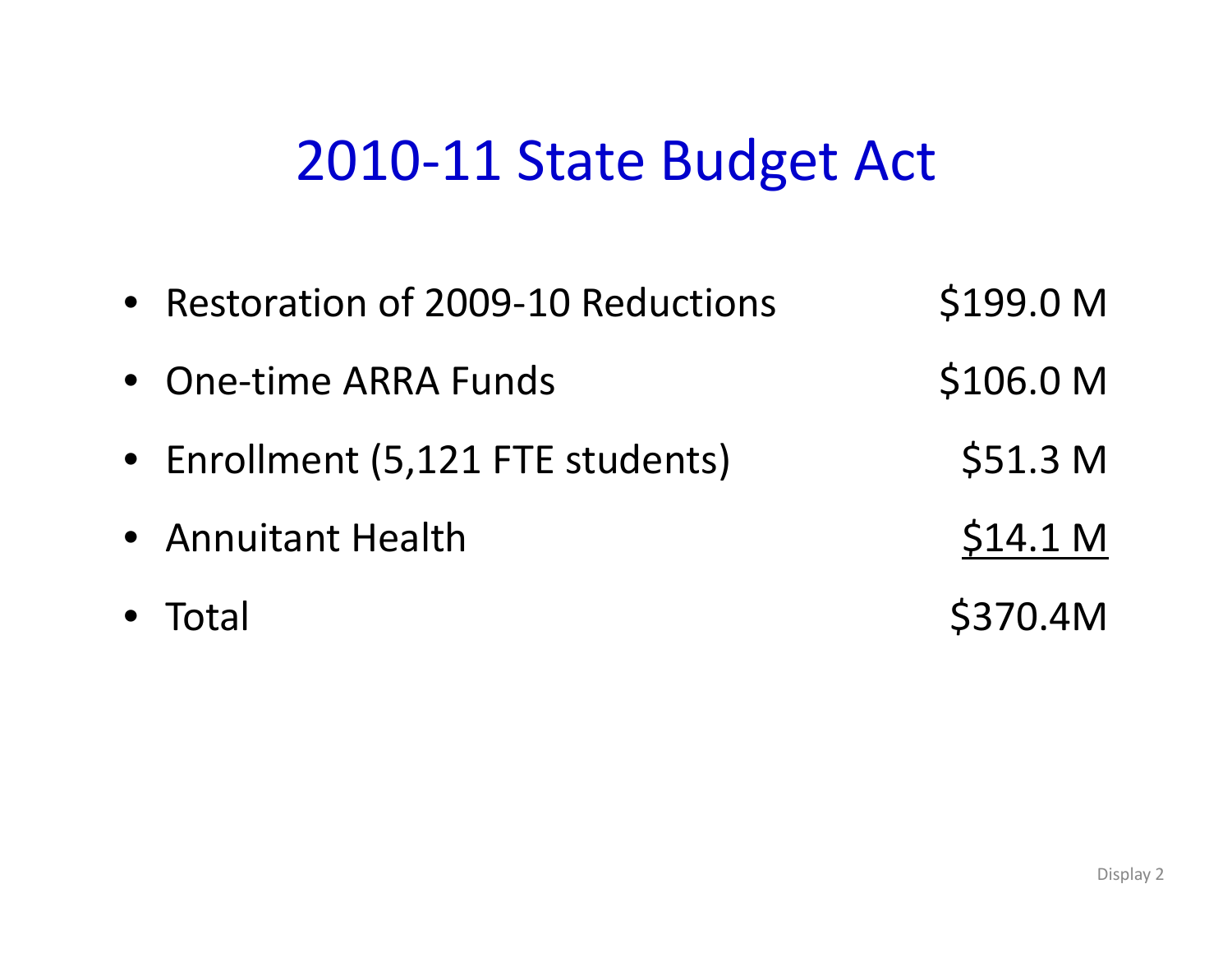## 2010‐11 UC Budget

AdditionalMandatory Costs, \$218.3M \$ Budget Cuts, \$237.1M \$ \$1,000 \$1,250 2008‐09 and 2009‐10 Mandatory Costs, \$368M State Funding Restoration, \$199M One‐time ARRA Funds, \$106M \$750 Additional State Funding, \$65.4M November 2009 Fee Increases, \$330.1M \$500 State General FundReduction, \$637.1M Earlier Fee Increases, \$210.8M \$250  $\diamondsuit0$  . The contract of the contract of the contract of the contract of the contract of the contract of the contract of the contract of the contract of the contract of the contract of the contract of the contract of the c

Dollars in**n millions.** Display 3

\$1,500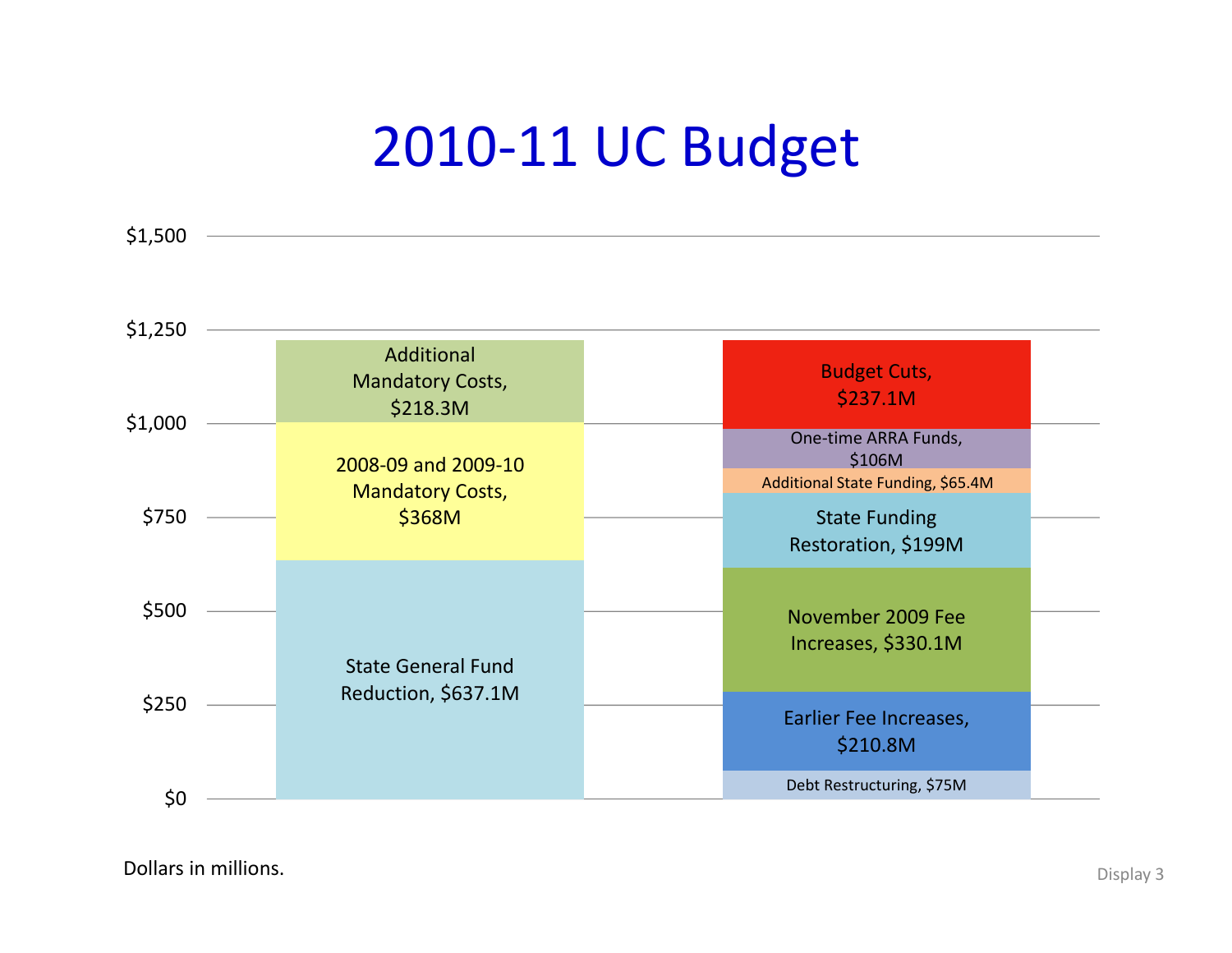## 2011‐12 UC Budget Gap



Dollars in**n millions.** Display 4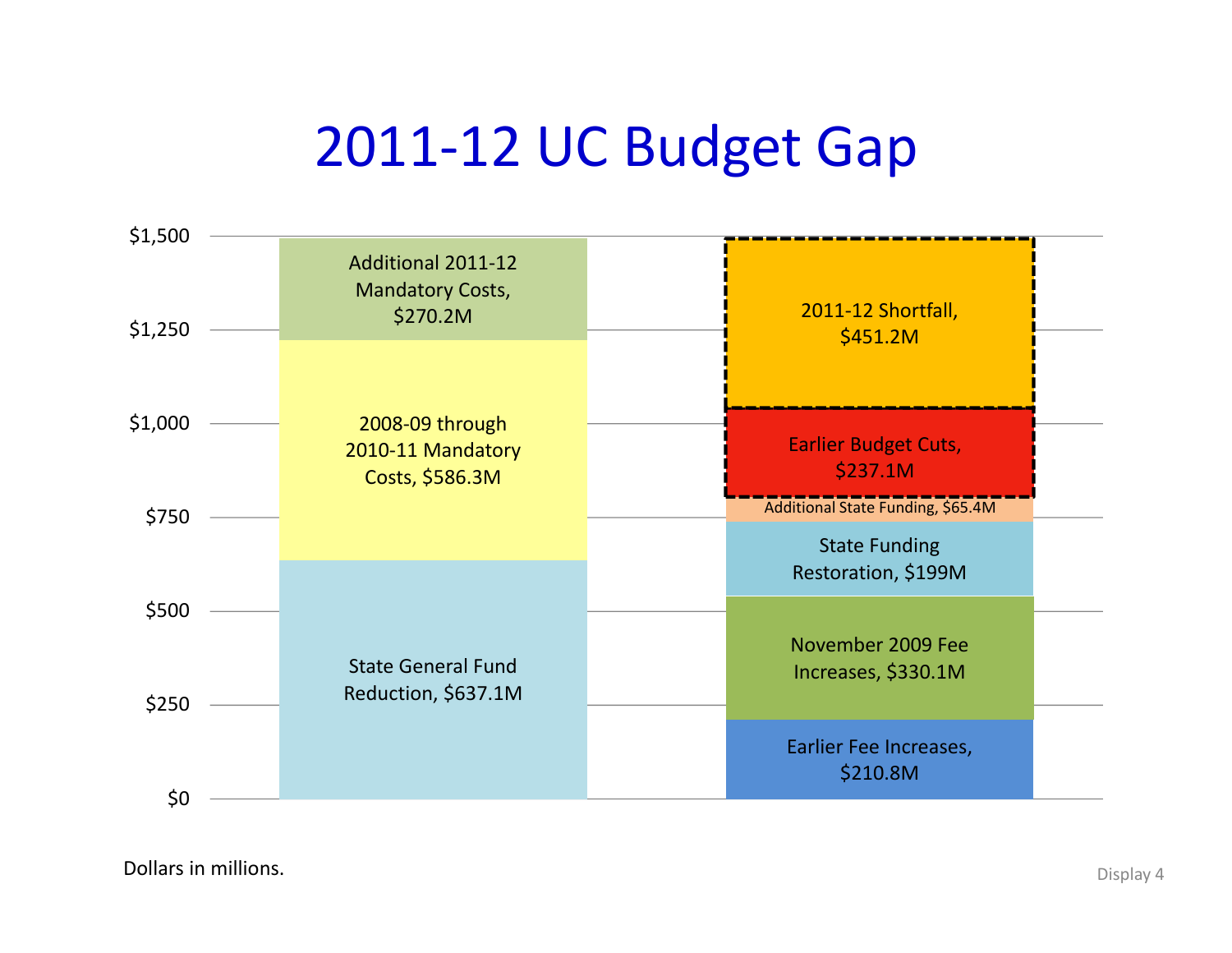#### UC's Long-term Budget Gap: \$4.7 billion

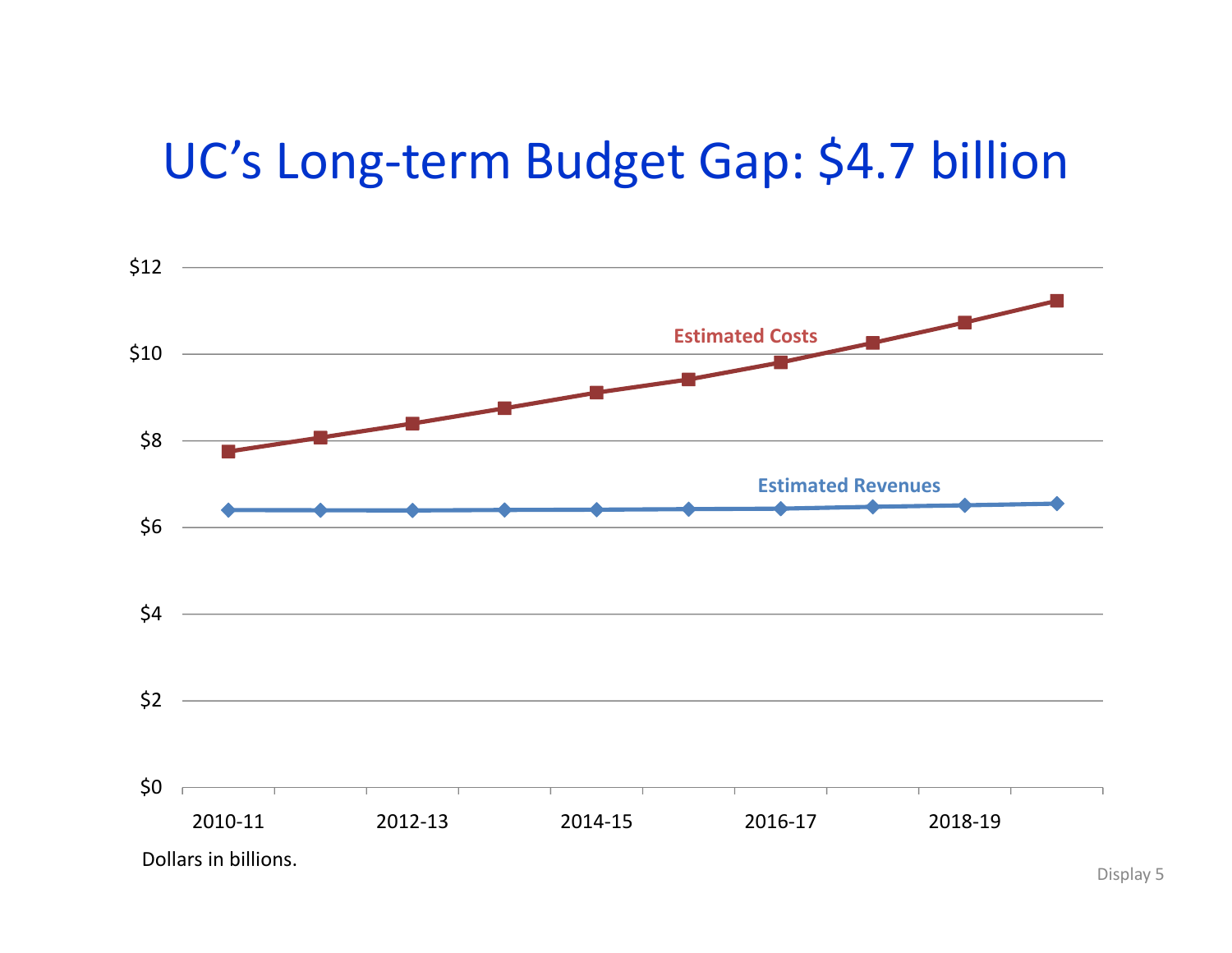#### Revenue Options: 2019‐20

| \$5 |                                       |                                    |  |
|-----|---------------------------------------|------------------------------------|--|
|     | <b>Quality Initiatives: \$700M</b>    |                                    |  |
| \$4 | Faculty and Staff Salary Lags: \$560M | Remaining Gap: \$1.6B              |  |
|     | Annuitant Health Liability: \$400M    |                                    |  |
| \$3 | Pension Contributions: \$900M         | 7% Fee Increases: \$1.2B           |  |
| \$2 |                                       |                                    |  |
| \$1 | 3% Inflation: \$2.2B                  | 5% State Funding Increases: \$1.6B |  |
|     |                                       |                                    |  |
| \$0 |                                       | 2010-11 State Funds: \$320M        |  |
|     | <b>Cost Drivers</b>                   | <b>Revenue Options</b>             |  |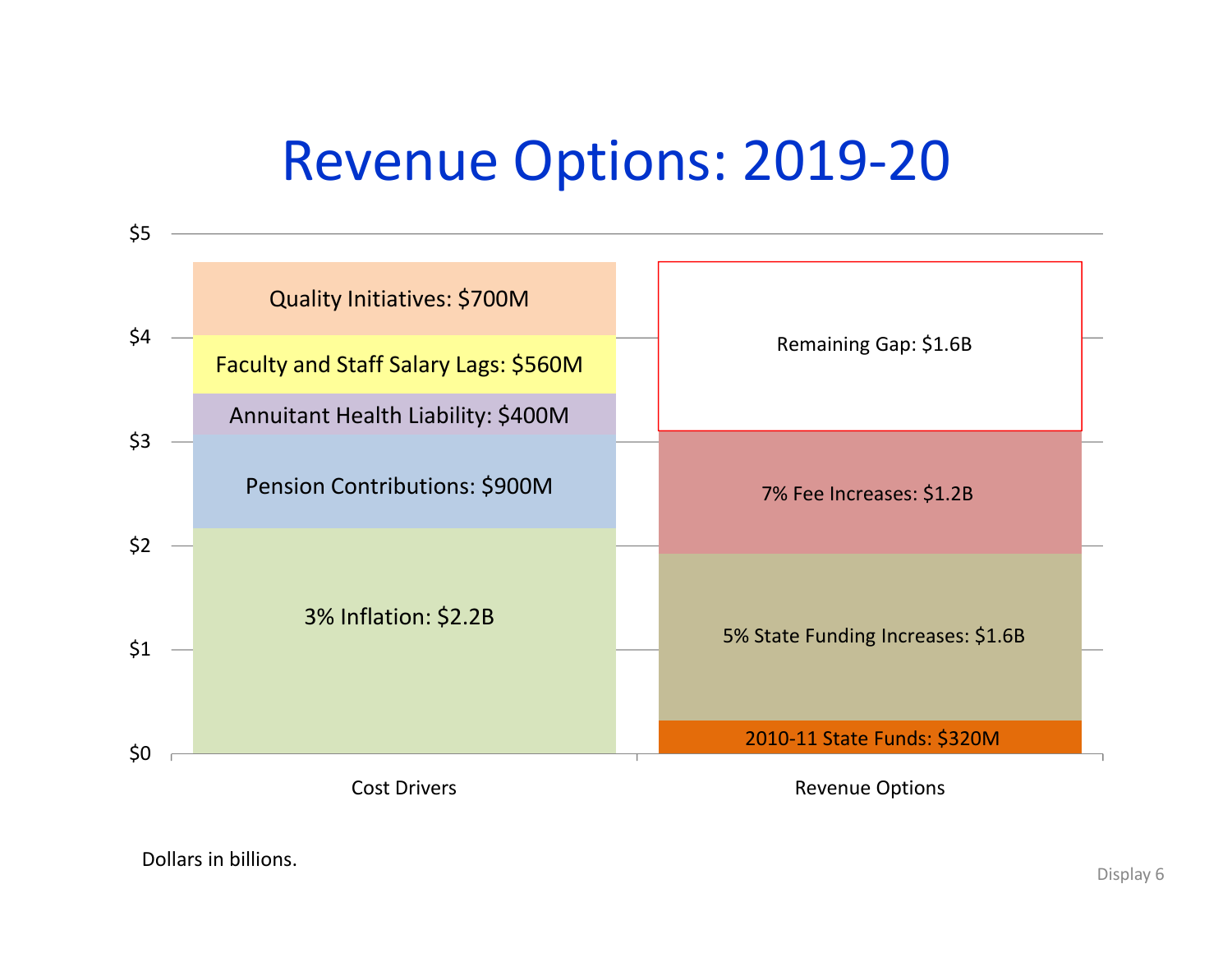#### Revenue Scenarios



Display 7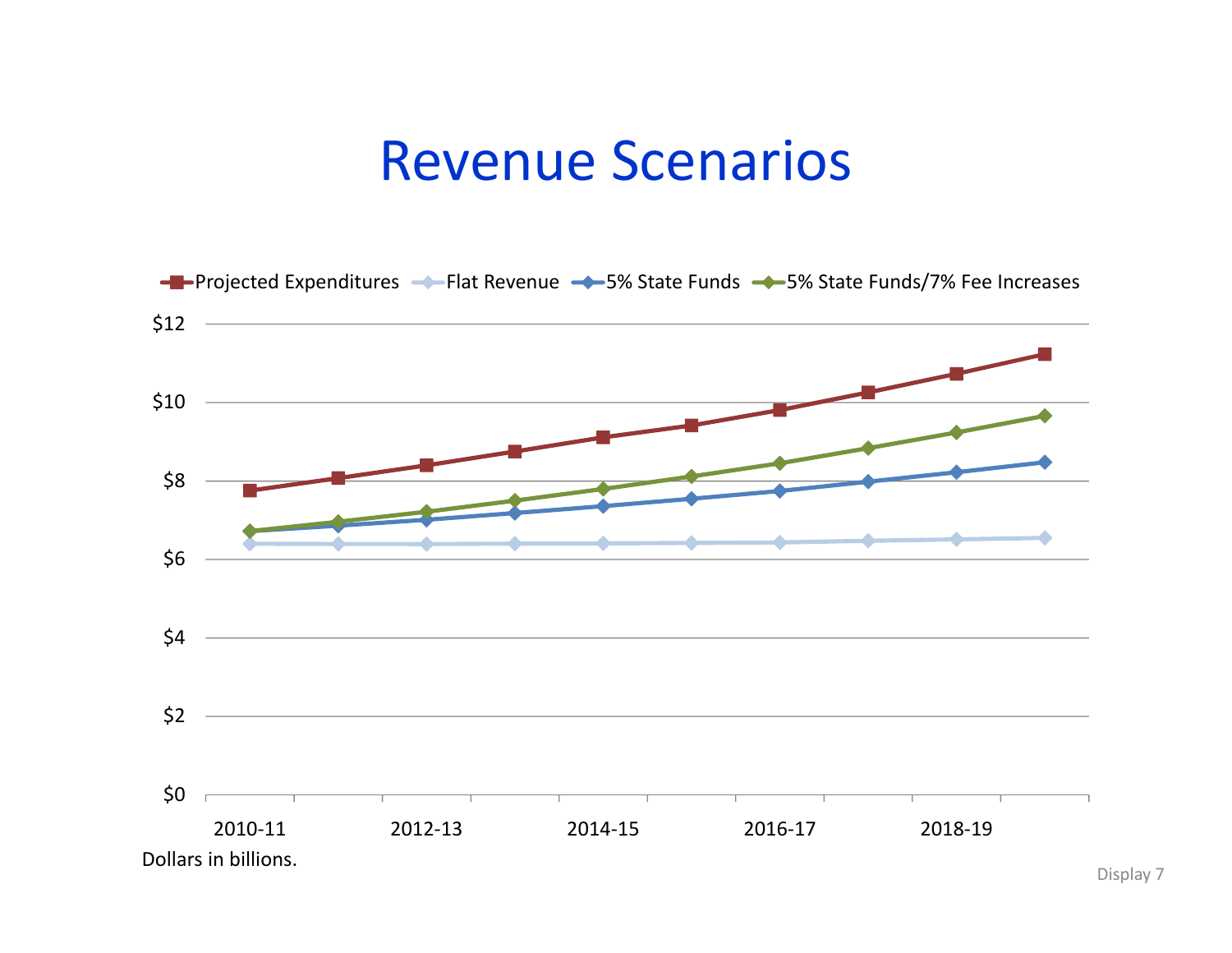## LAO ‐ California Fiscal Outlook

| • Reported Two-Year State Fiscal Deficit    | \$25.4 Billion |
|---------------------------------------------|----------------|
| $\circ$ 2010-11 State Budget Deficit        | 6.1 Billion    |
| • Unable to Secure Federal Funding          | \$3.5 Billion  |
| • Prison Savings                            | \$965 Million  |
| • Shift of Transportation Funds             | \$800 Million  |
| • Medi-Cal Savings                          | \$400 Million  |
| • Collective Bargaining Savings             | \$400 Million  |
| $\circ$ 2011-12 Fiscal Deficit              | \$19.3 Billion |
| • Sun-setting of Temporary Taxes            | \$8 Billion    |
| <b>Expiration of Federal Stimulus Funds</b> | \$4.5 Billion  |
| • Annual Fiscal Deficit Through 2015-16     | \$20 Billion   |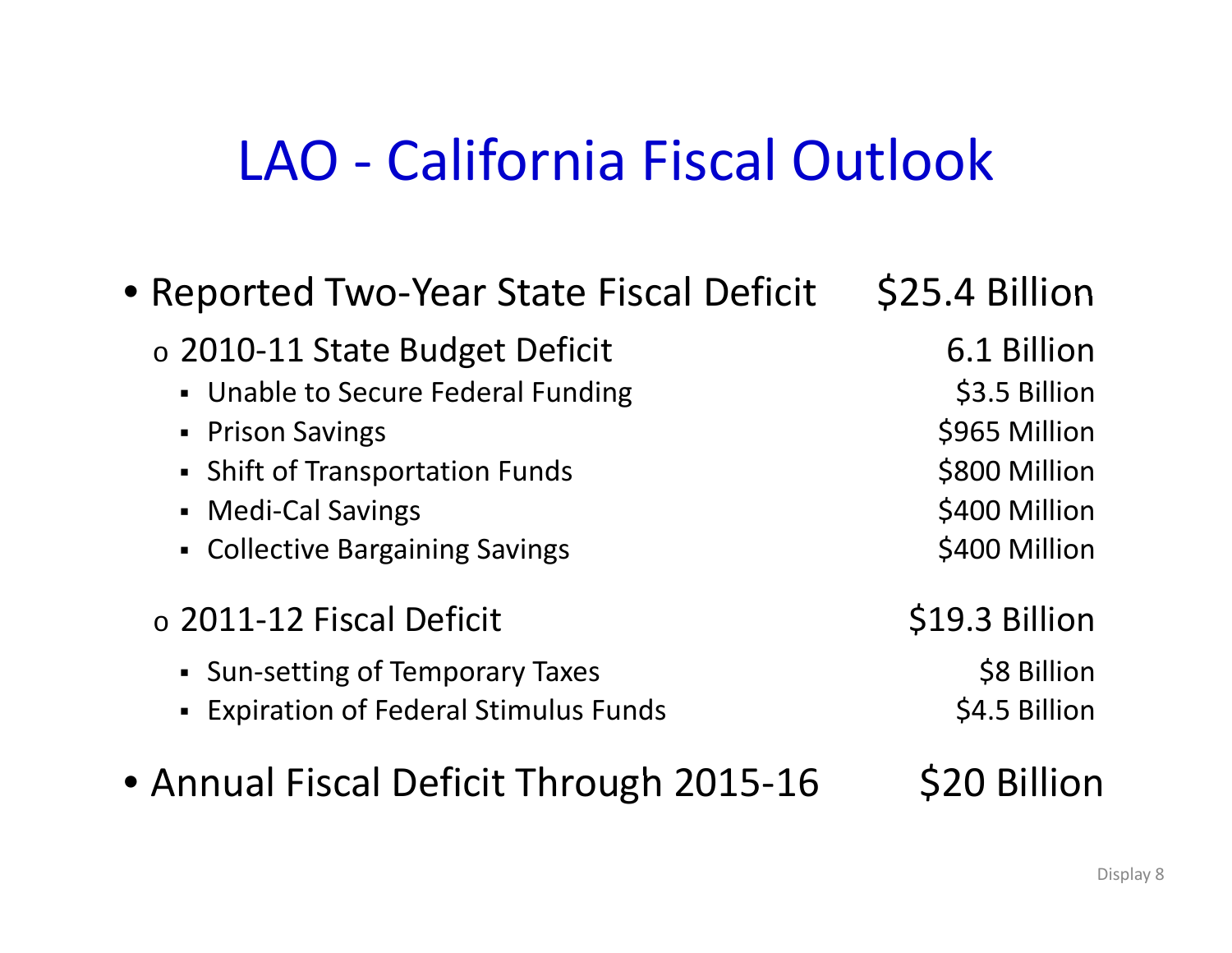#### 2011‐12 UC Budget Base

• Restore 2010-11 Commitment \$106.0 M  $(2009-10 -$ One-year budget cut) • Restore 2011-12 Commi  $$167.5<sub>M</sub>$ 

 $(2009-10 - Two-year budget cut)$ 

• Restore to 2007-08 Base Budget \$164.6 M

Total \$438.1 M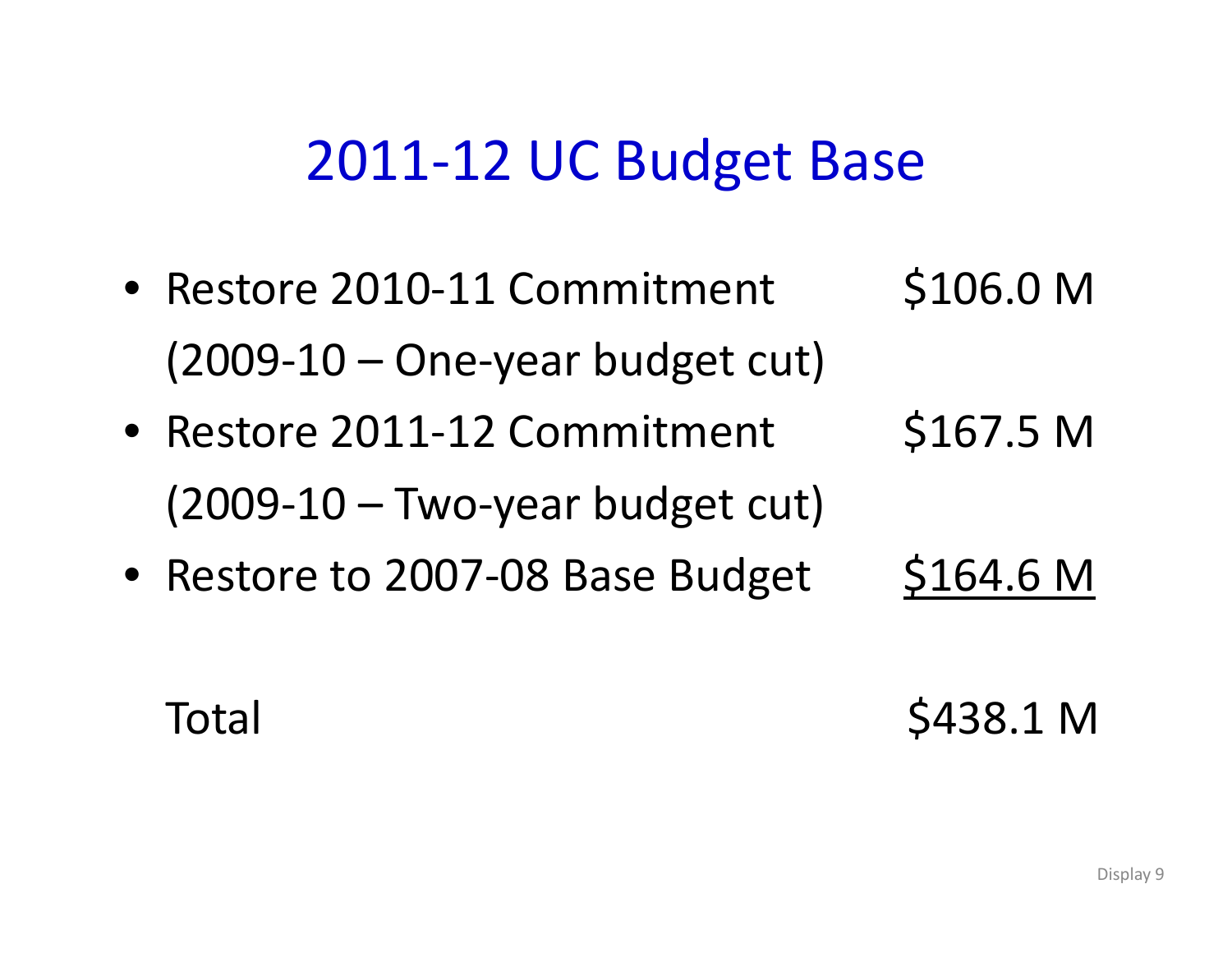#### 2011‐12 UC Budget, Cost Increases

| • Employee Health Benefits                        | \$22.9 <sub>M</sub> |
|---------------------------------------------------|---------------------|
| • Annuitant Health Benefits                       | \$10.5 <sub>M</sub> |
| • Retirement Contributions                        | \$182.3M            |
| • Academic Merit Increases                        | \$27.7 M            |
| • Collective Bargaining Agreements (AFSCME, UPTE) | \$6.0 M             |
| • Potential Employee Salary Increases             | \$87.0 M            |
| • Non-salary Price Increases                      | \$24.0 M            |
| • Purchased Utilities                             | \$5.5 M             |
| Total                                             | \$365.9 M           |
|                                                   |                     |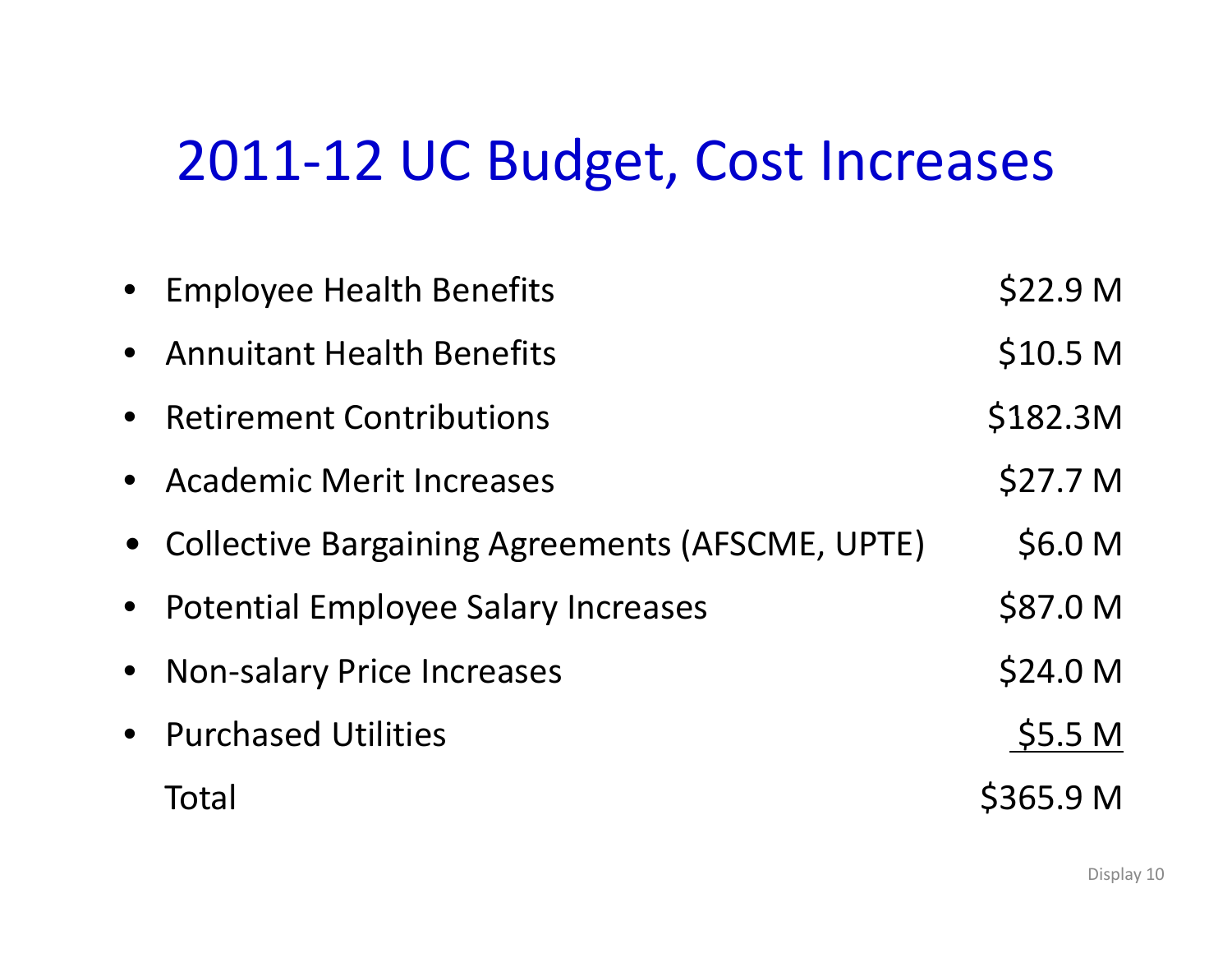## 2011‐12 UC Budget, Initiatives

| • PRIME Expansion           | \$5.5 M             |
|-----------------------------|---------------------|
| • Nursing Enrollment Growth | \$4.1 M             |
| • UCR Medical School        | \$15.0 <sub>M</sub> |
| • Graduate Student Support  | \$10.0 <sub>M</sub> |
| • Cal ISIs                  | \$20.0 M            |
| • Student/Faculty Ratio     | \$10.0 M            |
| • Faculty Salary Plan       | \$20.0 M            |
| • Core Academic Support     | \$30.0 M            |
| Total                       | \$114.6 M           |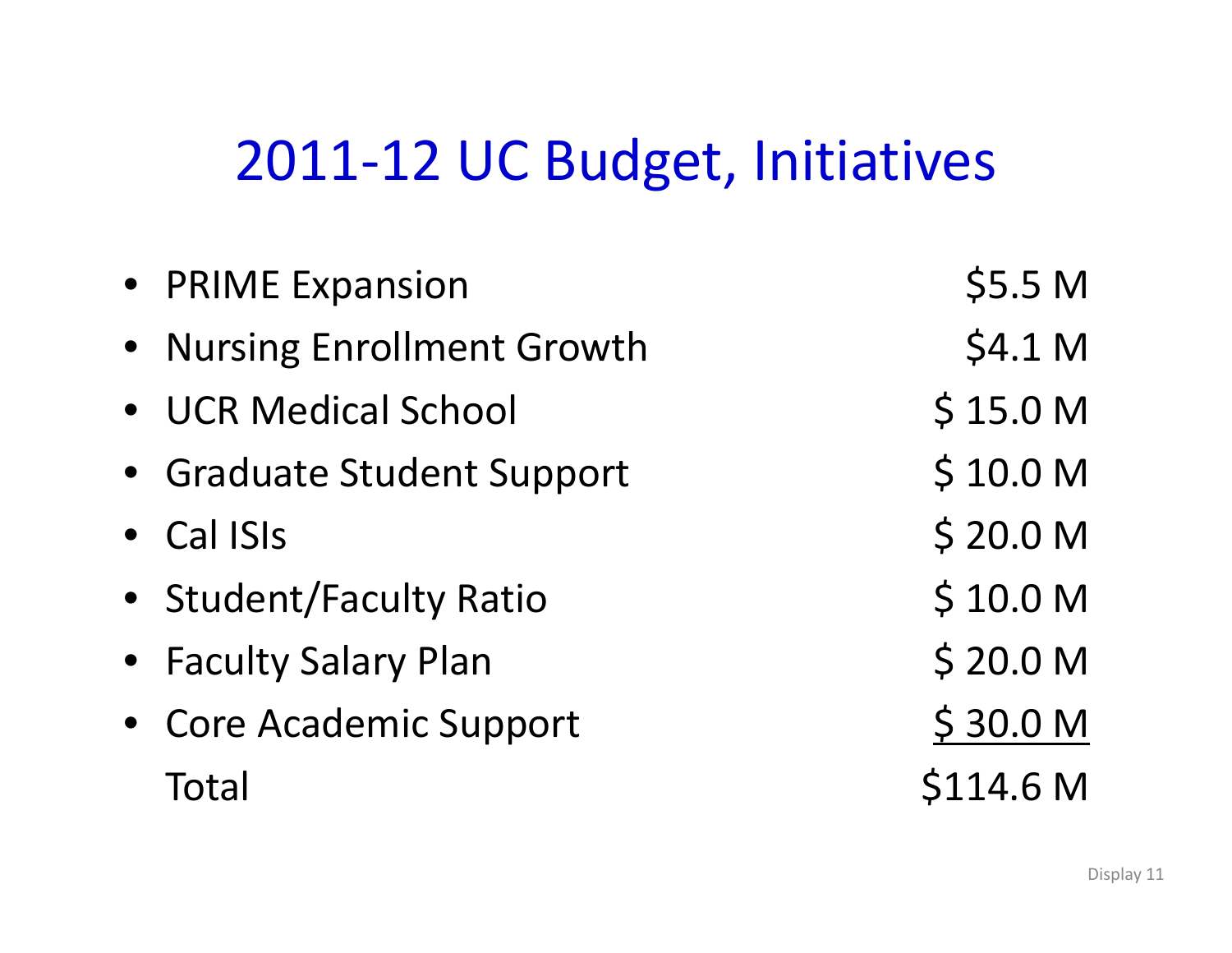## UC Unfunded Enrollment: \$115.7M

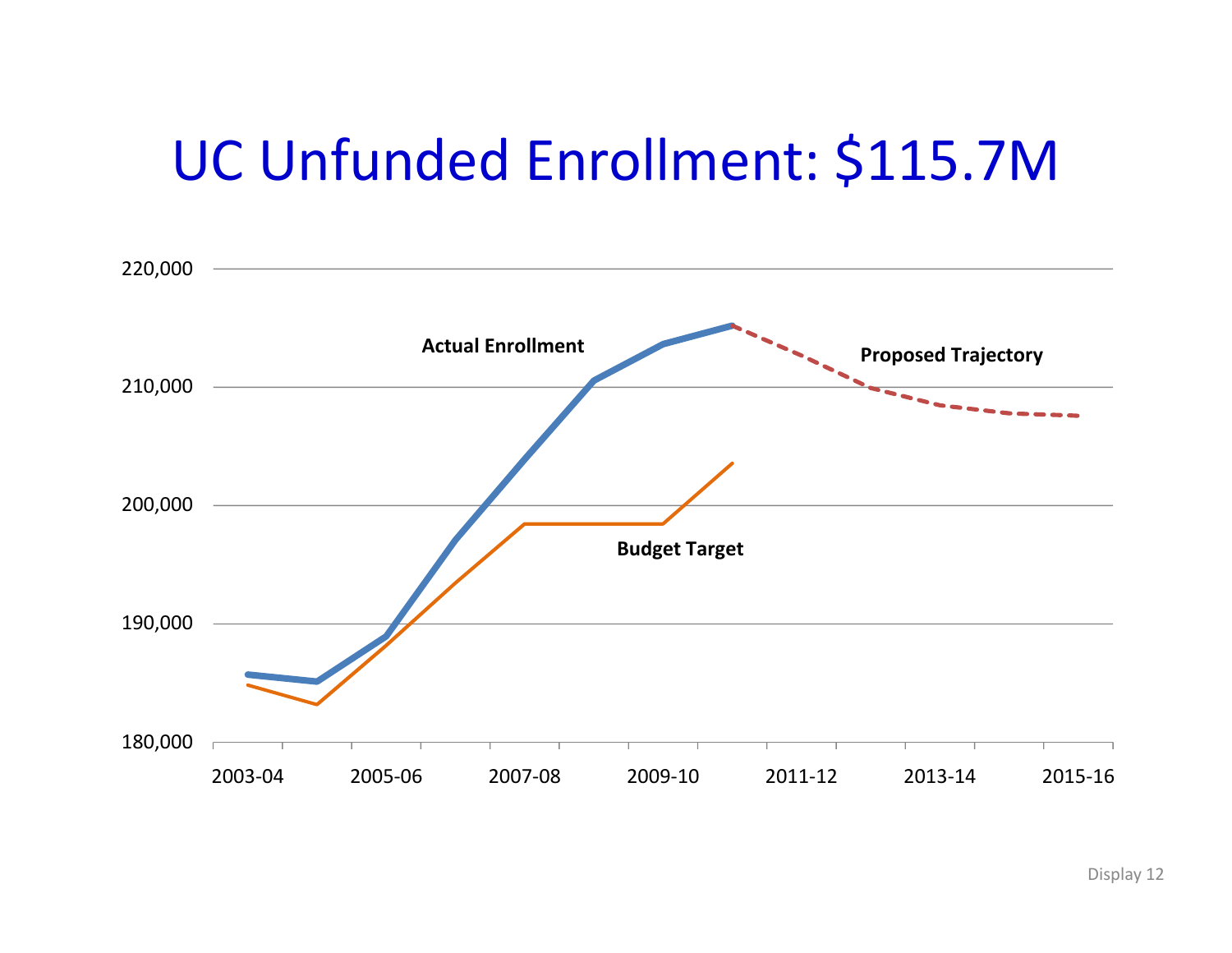#### 2011‐12 UC Budget Needs

| • Restore 2007-08 Base Budget   | \$438.1 M            |
|---------------------------------|----------------------|
| • 2011-12 UC Mandatory Costs    | \$365.9 M            |
| • UC Budget Initiatives         | \$114.6 M            |
| • Deferred Maintenance          | \$60.0 M             |
| • UC Unfunded Enrollment        | \$115.7 <sub>M</sub> |
| • Total 2011-12 UC Budget Needs | \$1,094.3 M          |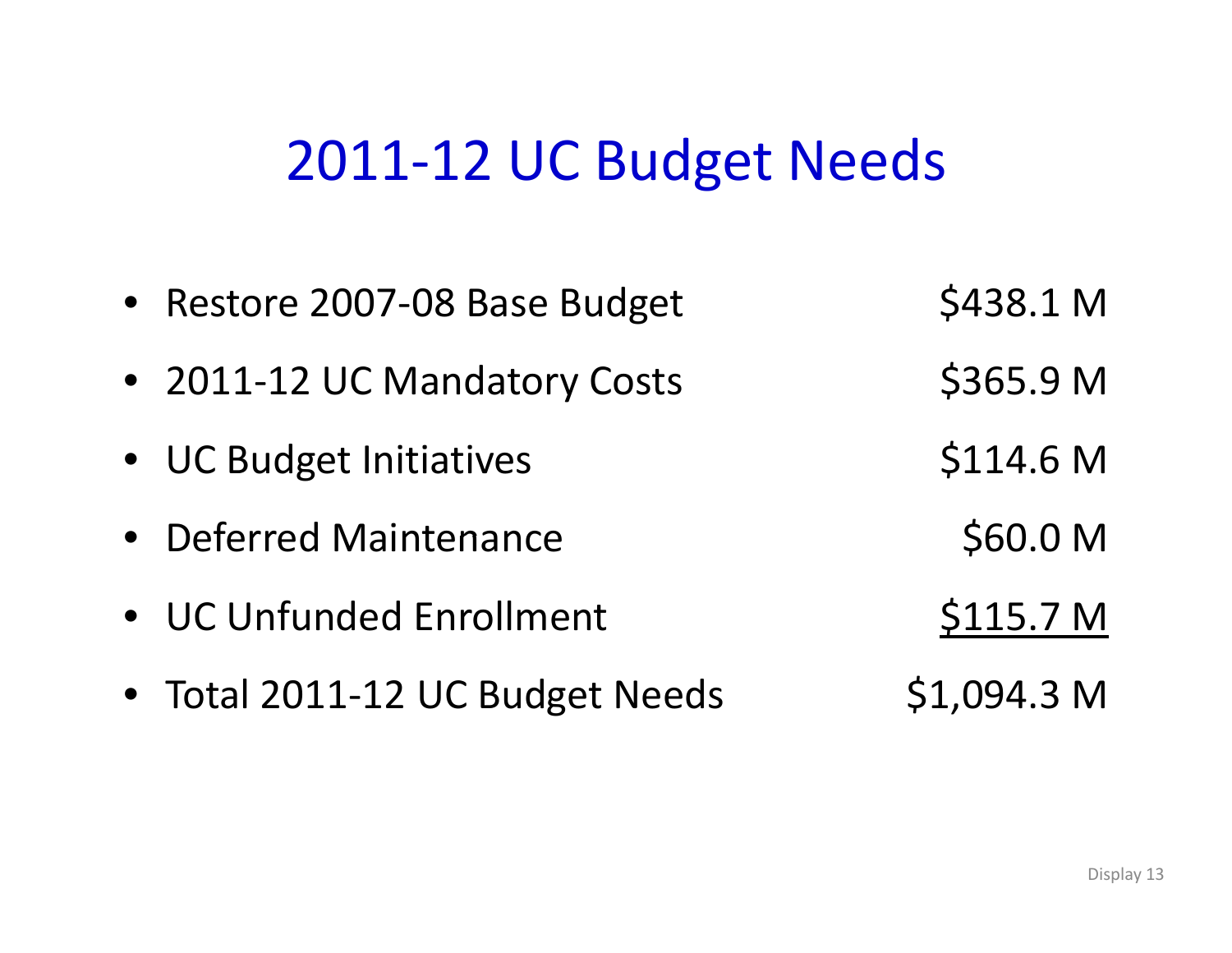#### 2011‐12 State Operating Budget Request

|           | • Restoration of 2009-10 One-time Reduction  | \$106.0 M            |
|-----------|----------------------------------------------|----------------------|
| $\bullet$ | Restoration of 2010-11 Two-year Reduction    | \$167.5 <sub>M</sub> |
|           | • Retirement Contributions                   | \$171.8 <sub>M</sub> |
|           | • Annuitant Health Cost Increases            | \$10.5 <sub>M</sub>  |
|           | • Unfunded Enrollments (11,570 FTE students) | \$115.7 <sub>M</sub> |
|           | • PRIME and Nursing Expansion                | \$9.6 M              |
|           | • UCR Medical School                         | \$15.0 M             |
|           | Subtotal                                     | \$596.1 M            |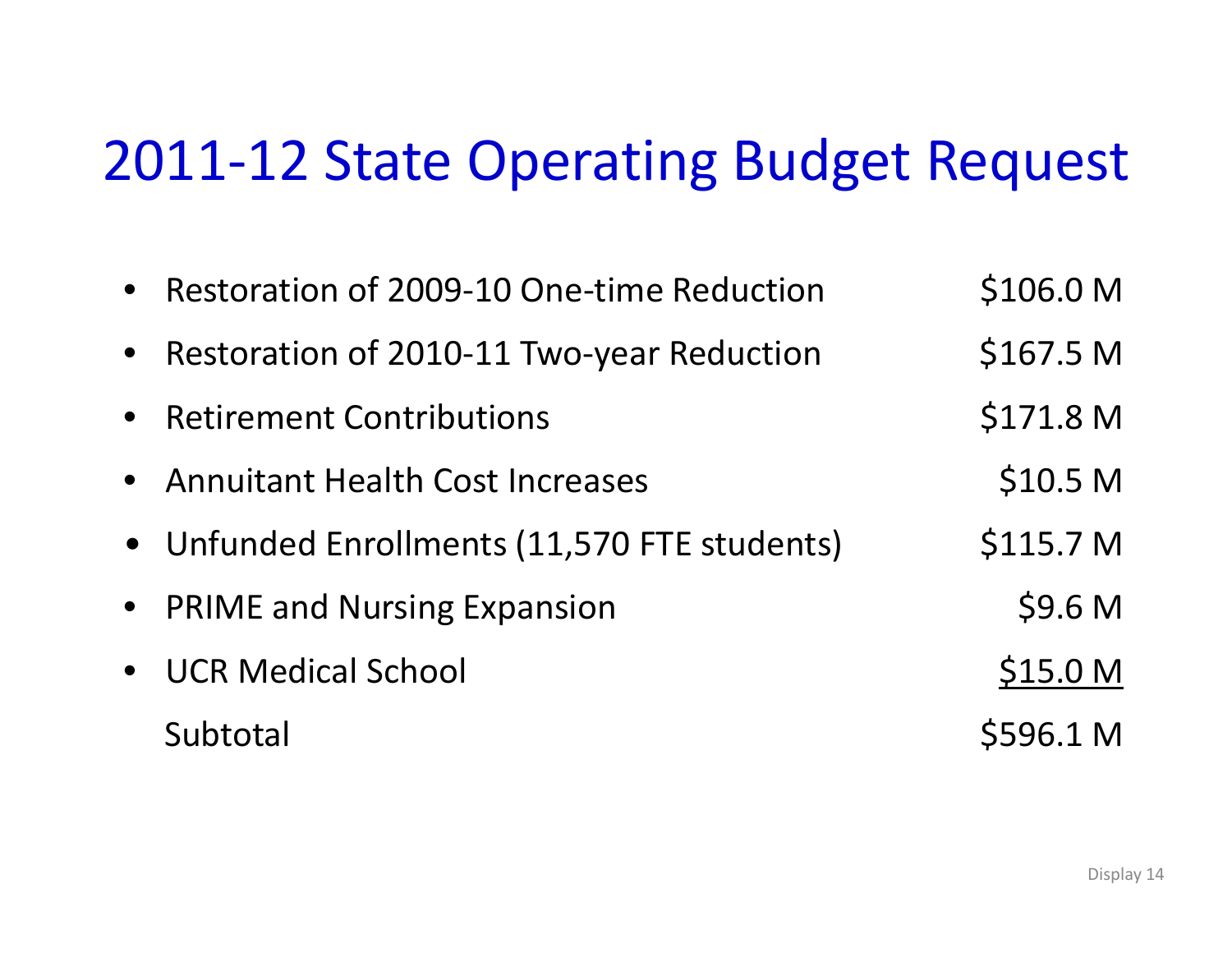## 2011‐12 Operating Budget Request

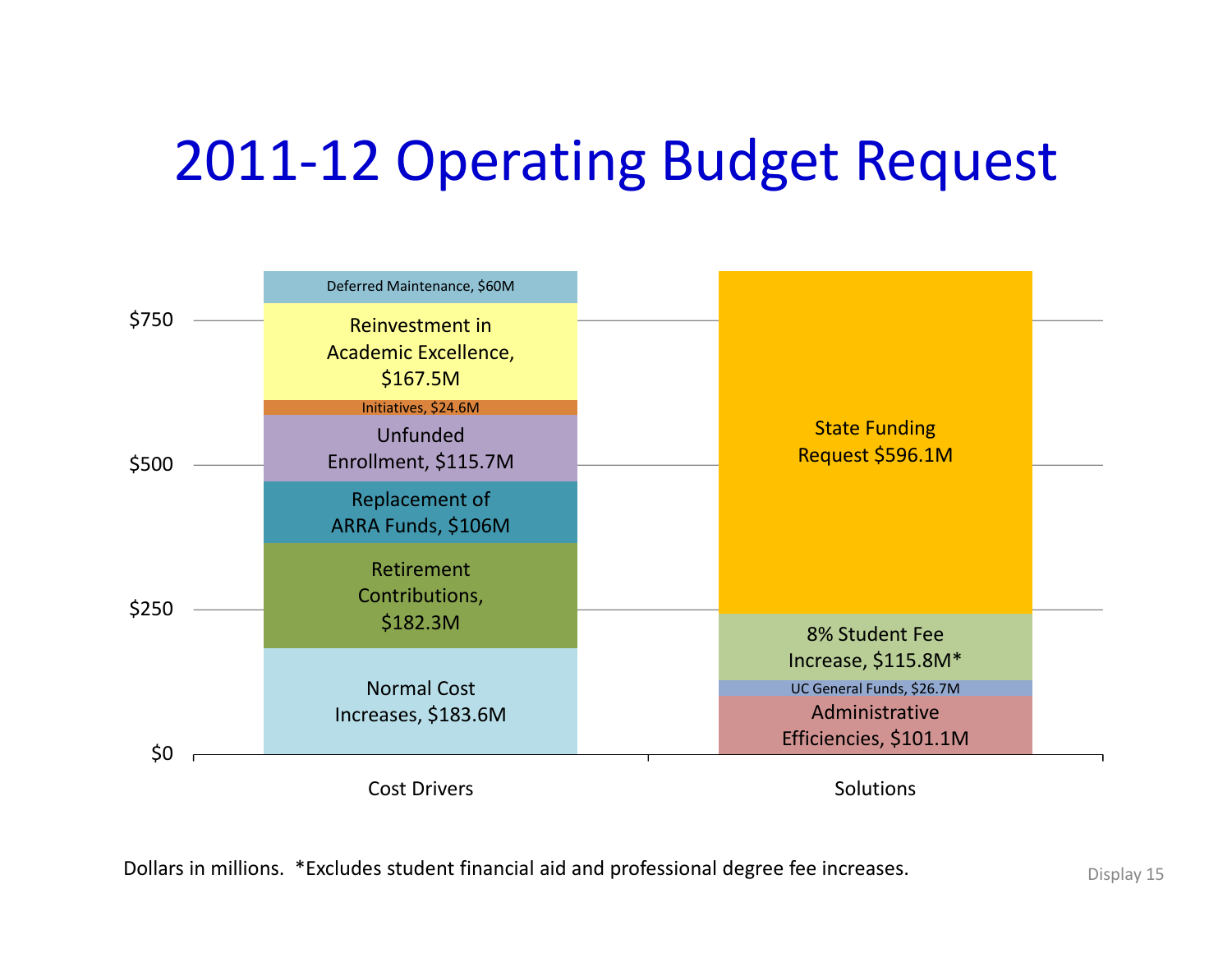## Modest State Funding Scenario

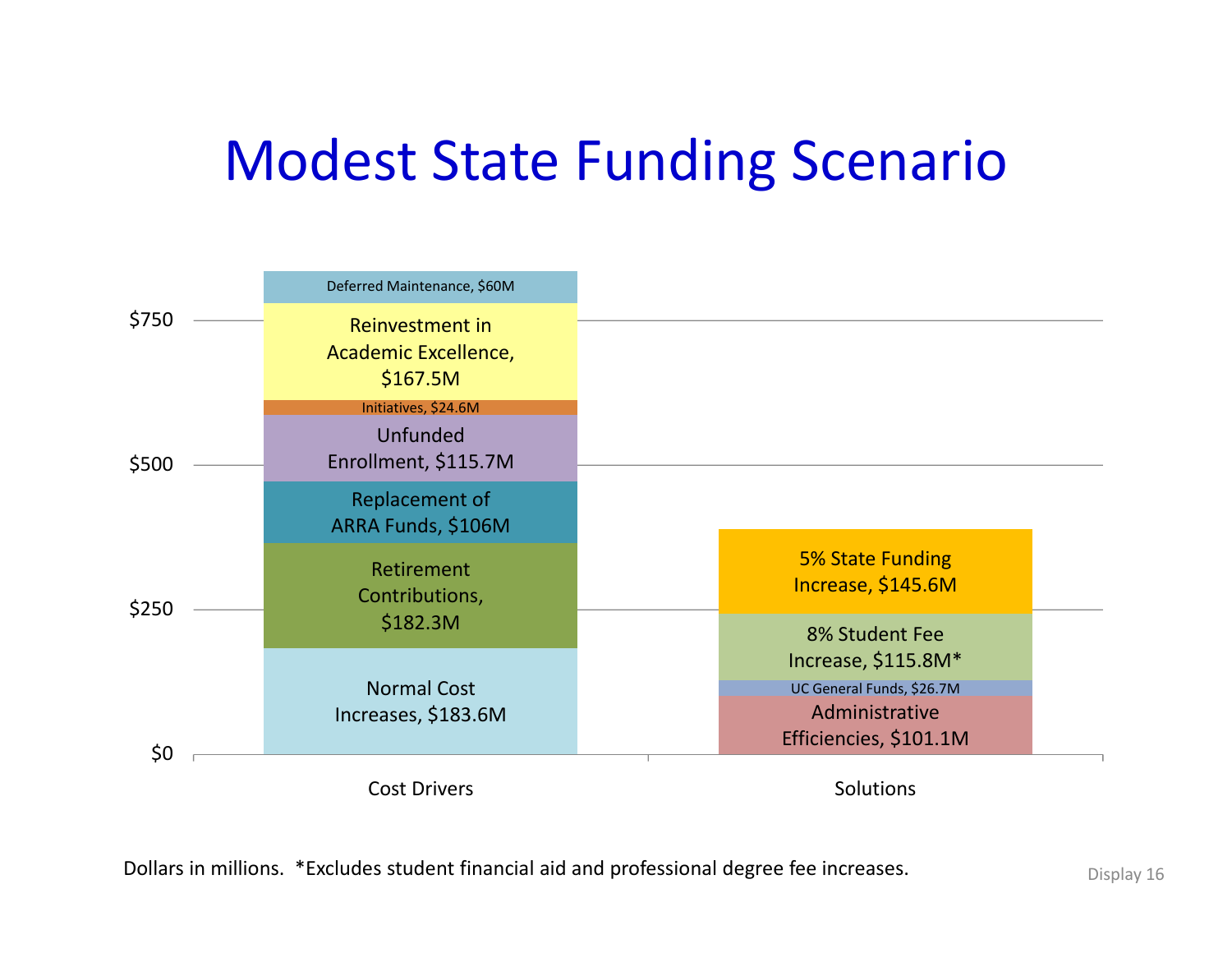#### 2011‐12 State Capital Budget Request

• Enrollment-related expansion \$276.0 M • Seismic/life-safety improvements \$121.0 M • Capital renewal \$308.4 <sup>M</sup> • New program initiatives **\$63.2 M** Subtotal \$786.6 M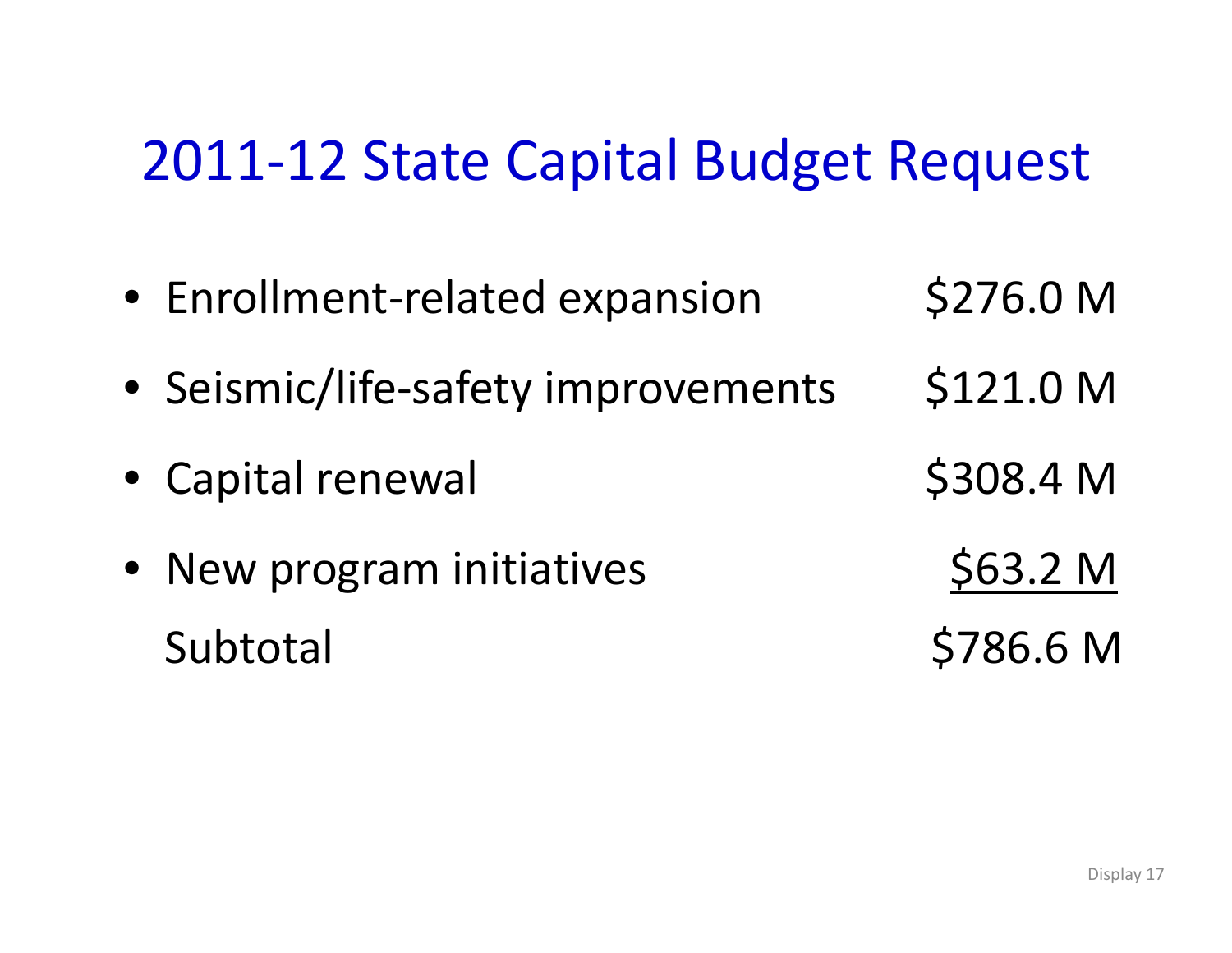#### Mandatory Systemwide Fees

- Essential to support <sup>a</sup> portion of UC mandatory costs
- Will support additional faculty and course sections to provide student access and improve time‐to‐degree
- An 8% student fee increase will provide:
	- • Support for operating costs **\$115.8M**
	- Student financial aid \$63.7M
	- Total revenue  $$179.5M$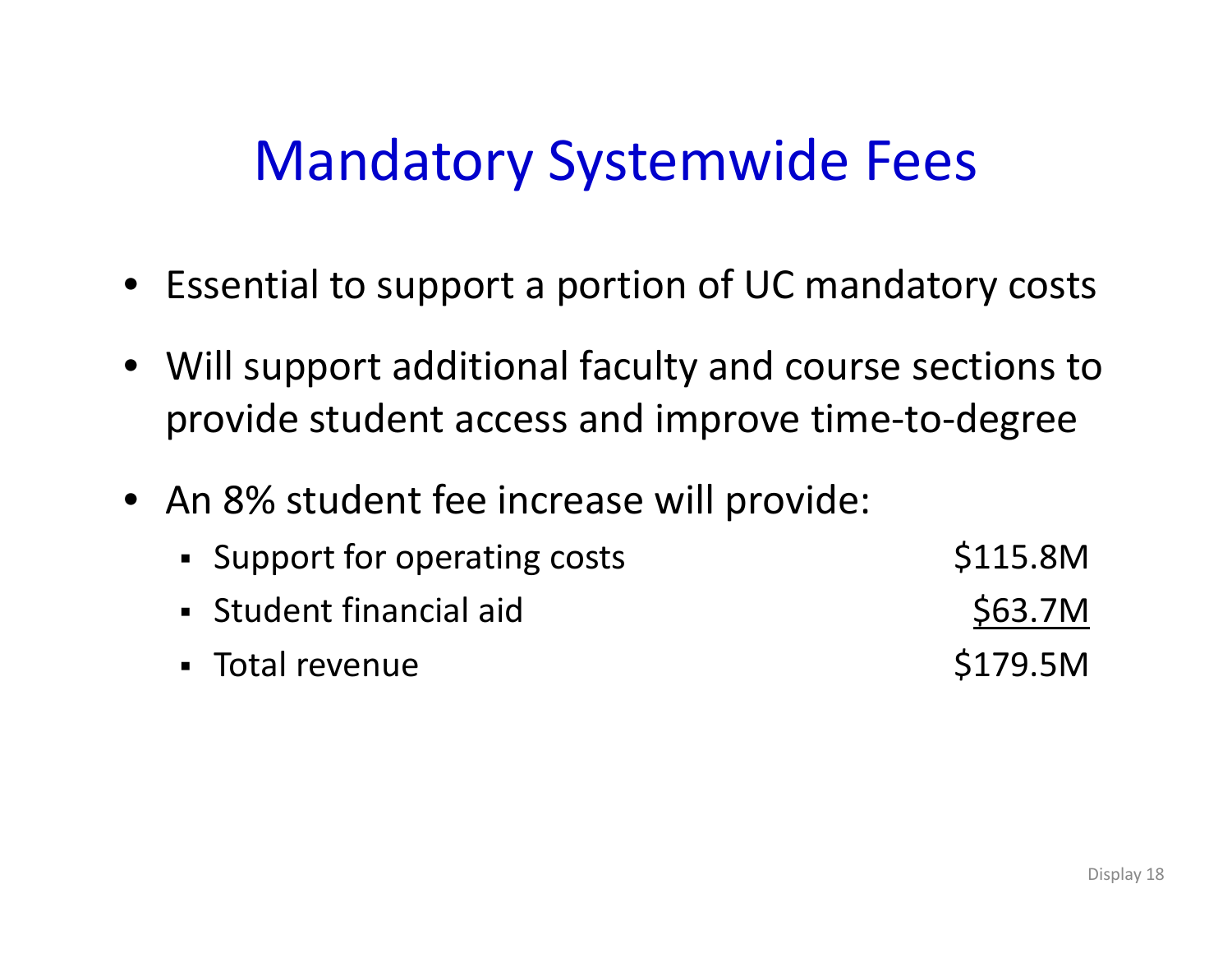## Comparison Institution Fees: 2010‐11



- During 2010-11, UC fees are lower than two comparators at the undergraduate level and lower than three comparators at the graduate level.
- After an 8% increase in UC fees, UC's relative position would not change, even if the comparators do not raise their fees during  $2011-12$ .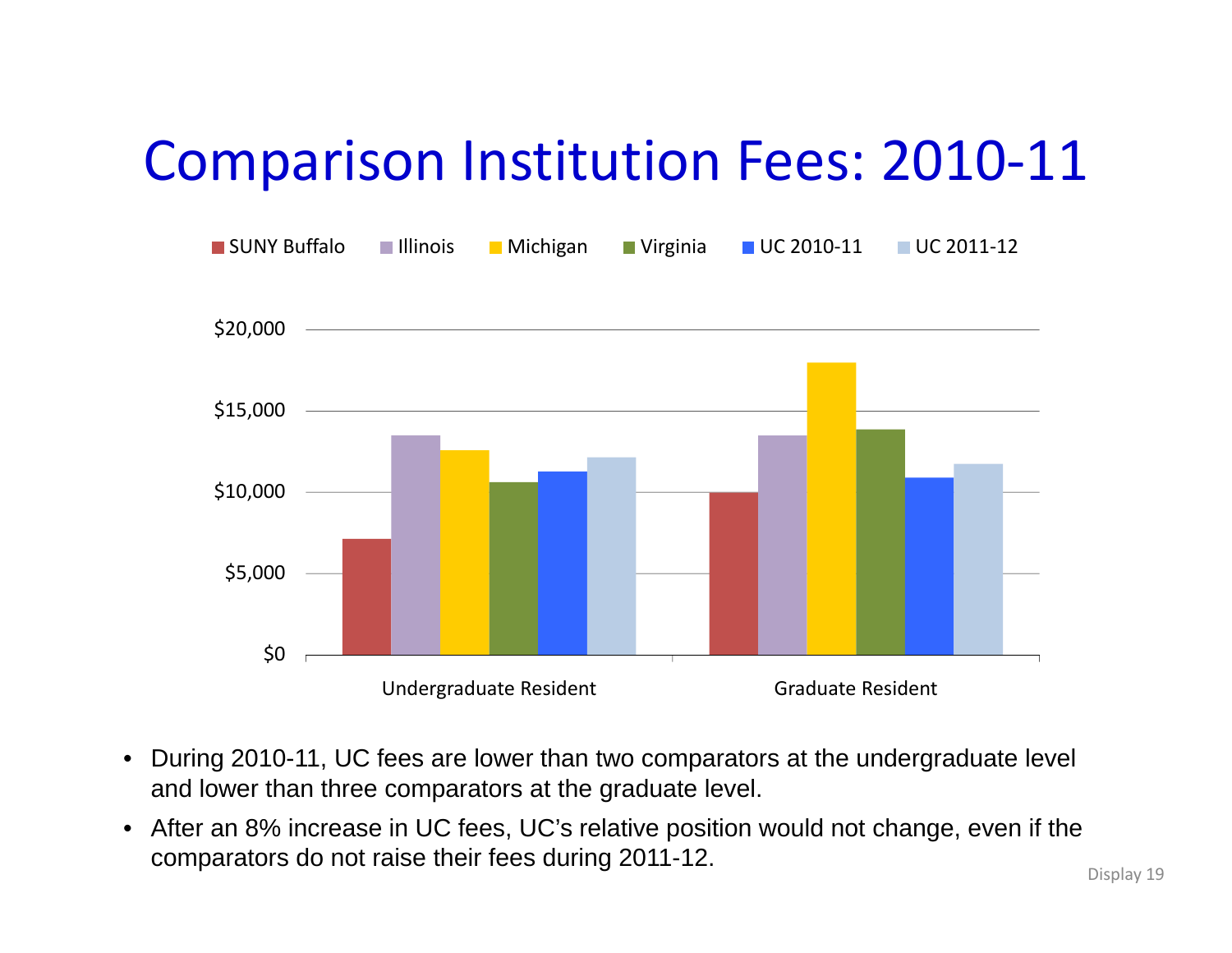#### Impact of Recent and Proposed Fee Increases

- Strong increases in application numbers
- No change in percentage of low‐ or middle‐income students who decide to attend UC ("yield")
- Low‐income students continue to enroll in large numbers
- No change in drop‐out or stop‐out rates
- Debt at graduation remains low compared to other schools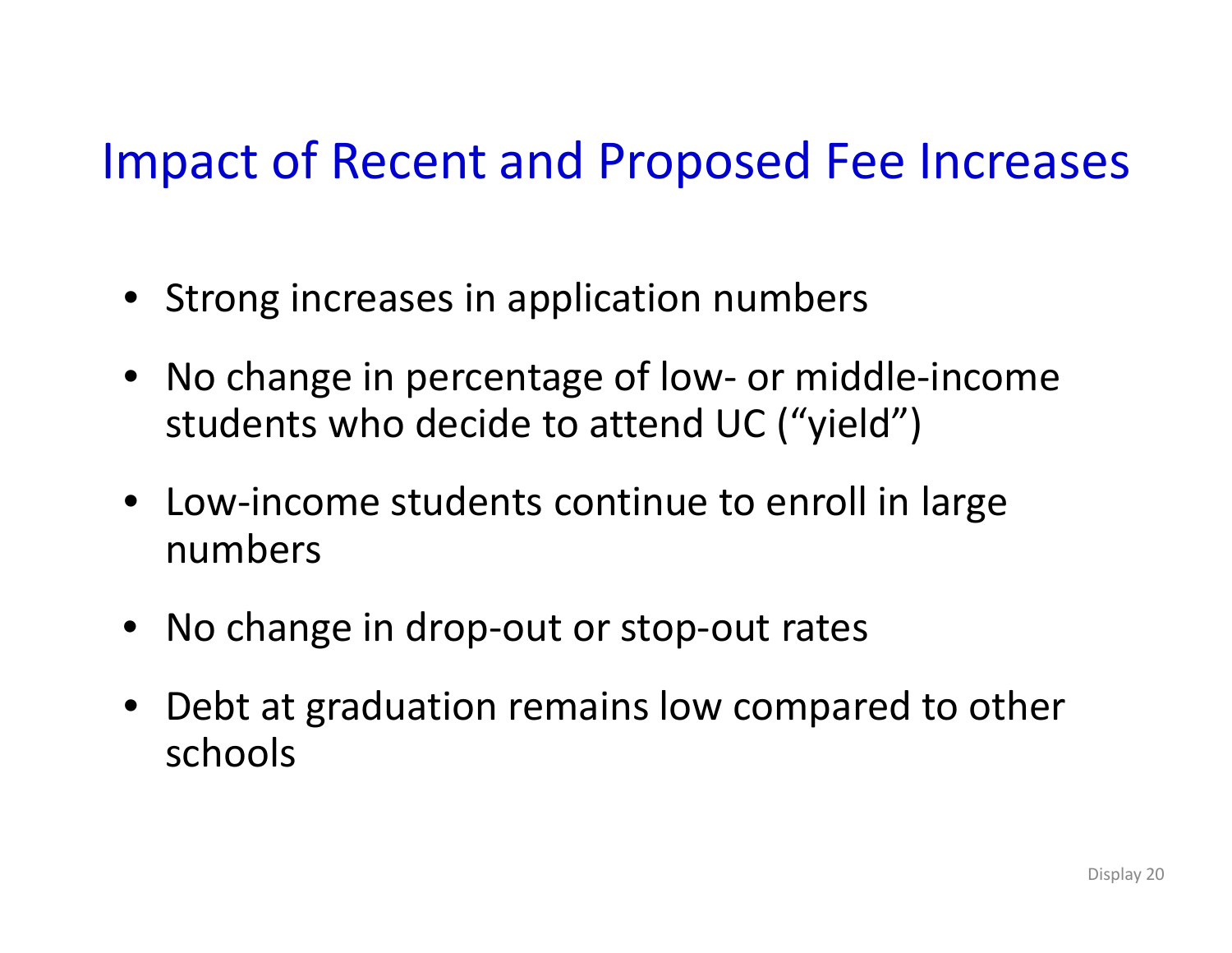## Financial Aid for UC Undergraduates

- Financial aid and tax credits provided more than \$2.0 billion to UC undergraduates in 2009-10
- 57% of undergraduates received \$1.3 billion in grants and scholarships with an average award of \$12,800
- Over one‐third of undergraduates are low‐income Pell Grant recipients – more than any other comparable research university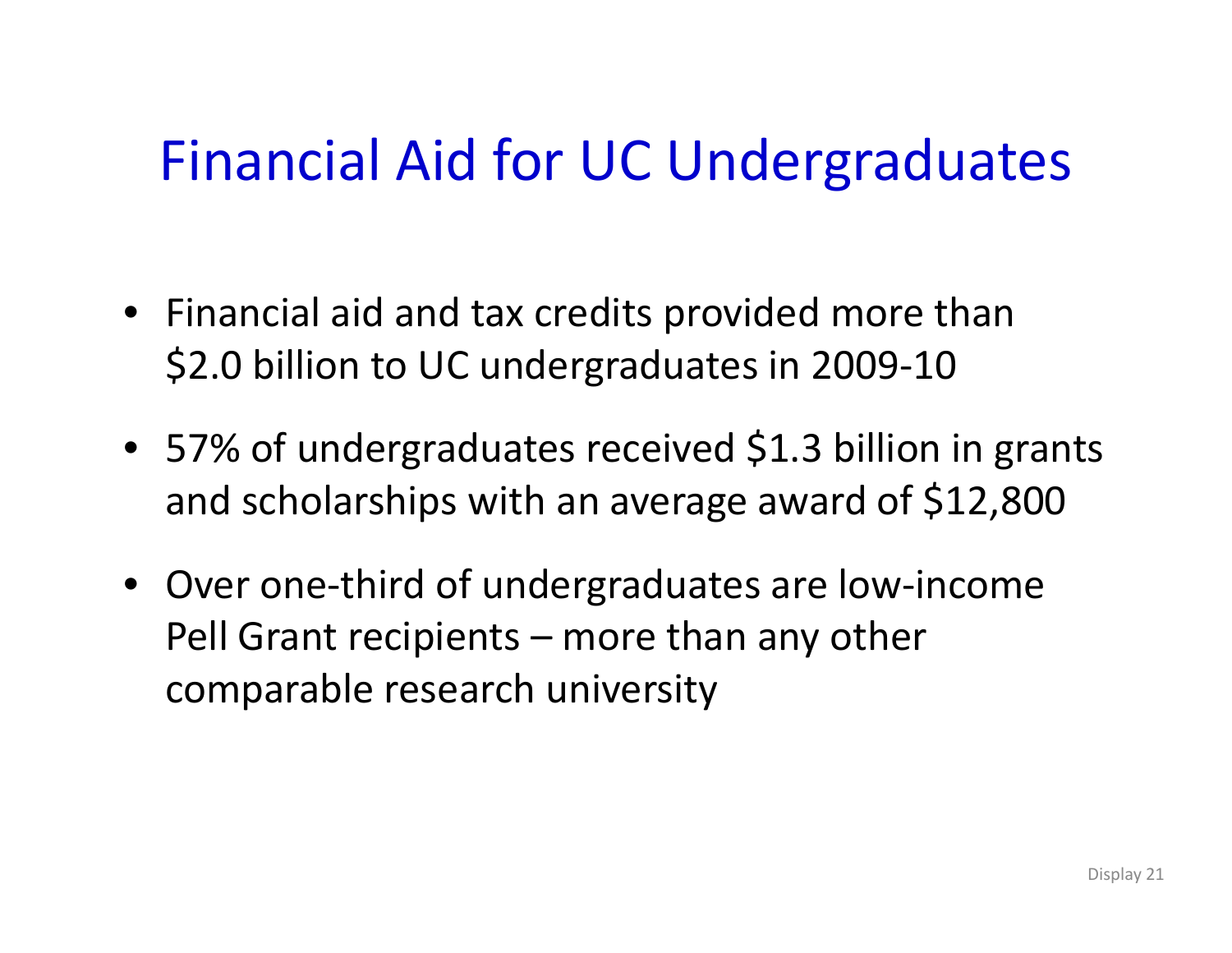## Financial Aid Enhancements: 2010‐11

- Large augmentations to Cal Grants and UC grants to cover fee increases for lower‐income students
- Pell Grant expansion raising maximum award by an additional \$200 to \$5,550
- Tax credits continued to provide enhanced benefits: higher maximum credit, income ceiling
- Expansion of Blue and Gold Opportunity Plan ensuring systemwide fees coverage to students with family income up to \$70,000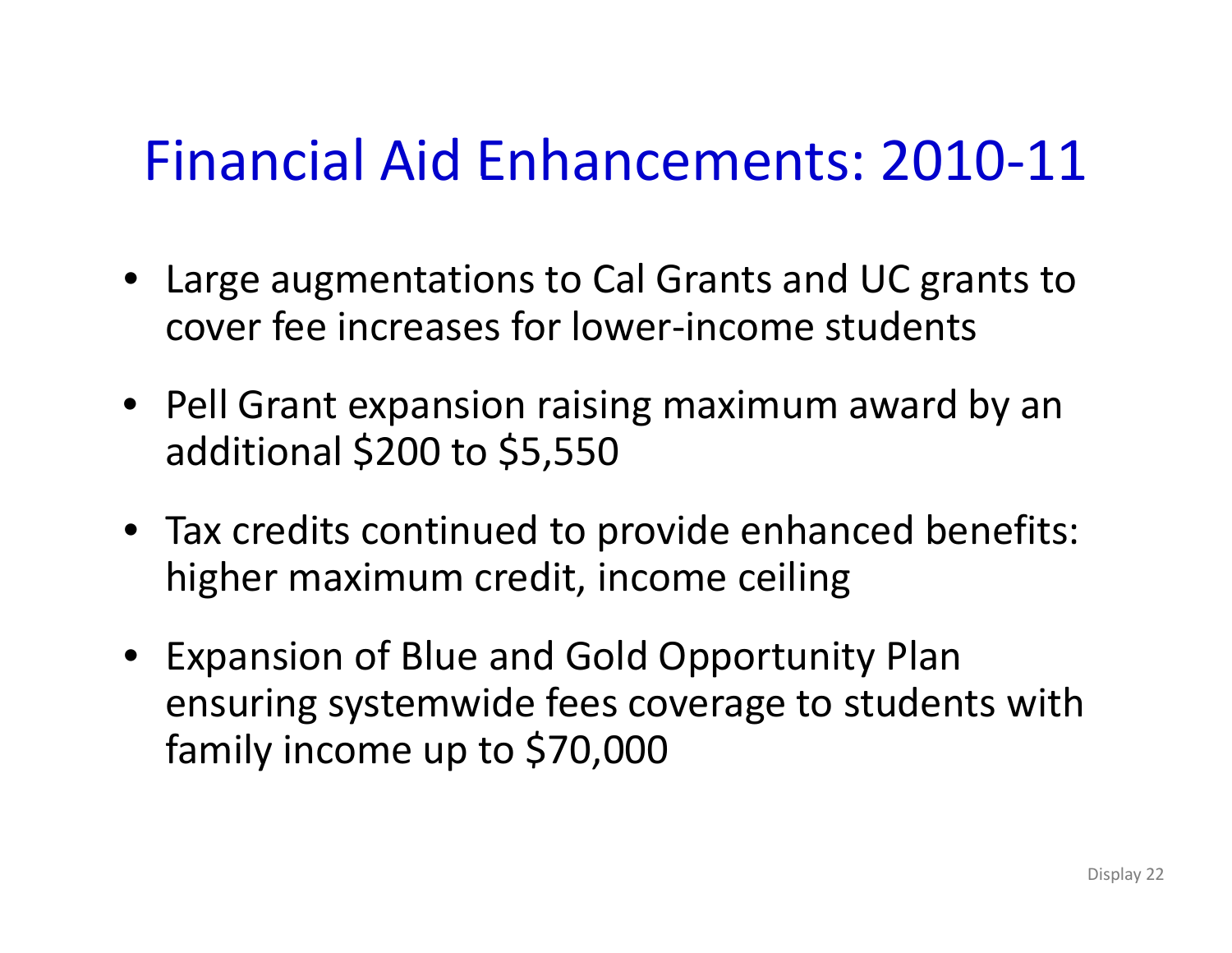## Financial Aid Proposals: 2011‐12

- Continue Undergraduate 33% return‐to‐aid policy and Graduate 50 % RTA
- Support augmentations to Cal Grants to cover fee increases
- Expand Blue and Gold Opportunity Plan to include students with family income up to \$80,000
- Provide one‐time coverage of 100% of 2011‐12 fee increases for needy families earning up to \$120,000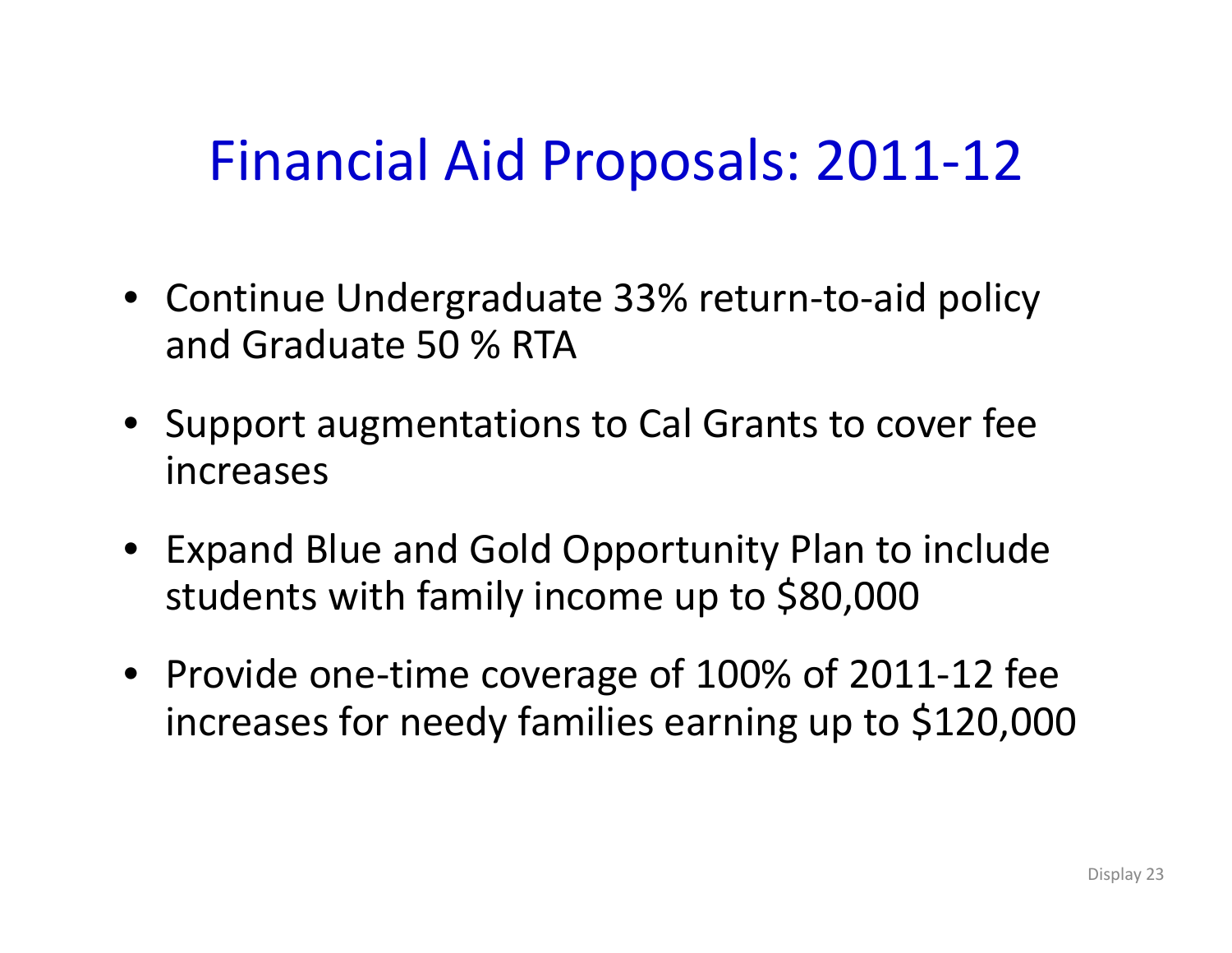### Impact of No Fee Increase

- Costs of living continues to rise for students.
- Without <sup>a</sup> fee increase, costs for needy students will rise by \$583 per student.
- With an 8% fee increase, additional UC grant money generated from return‐to‐aid and Cal Grant funds will offset about \$170 of this increase.
- Without <sup>a</sup> fee increase, the University will forgo over \$40 million in additional Cal Grant funds.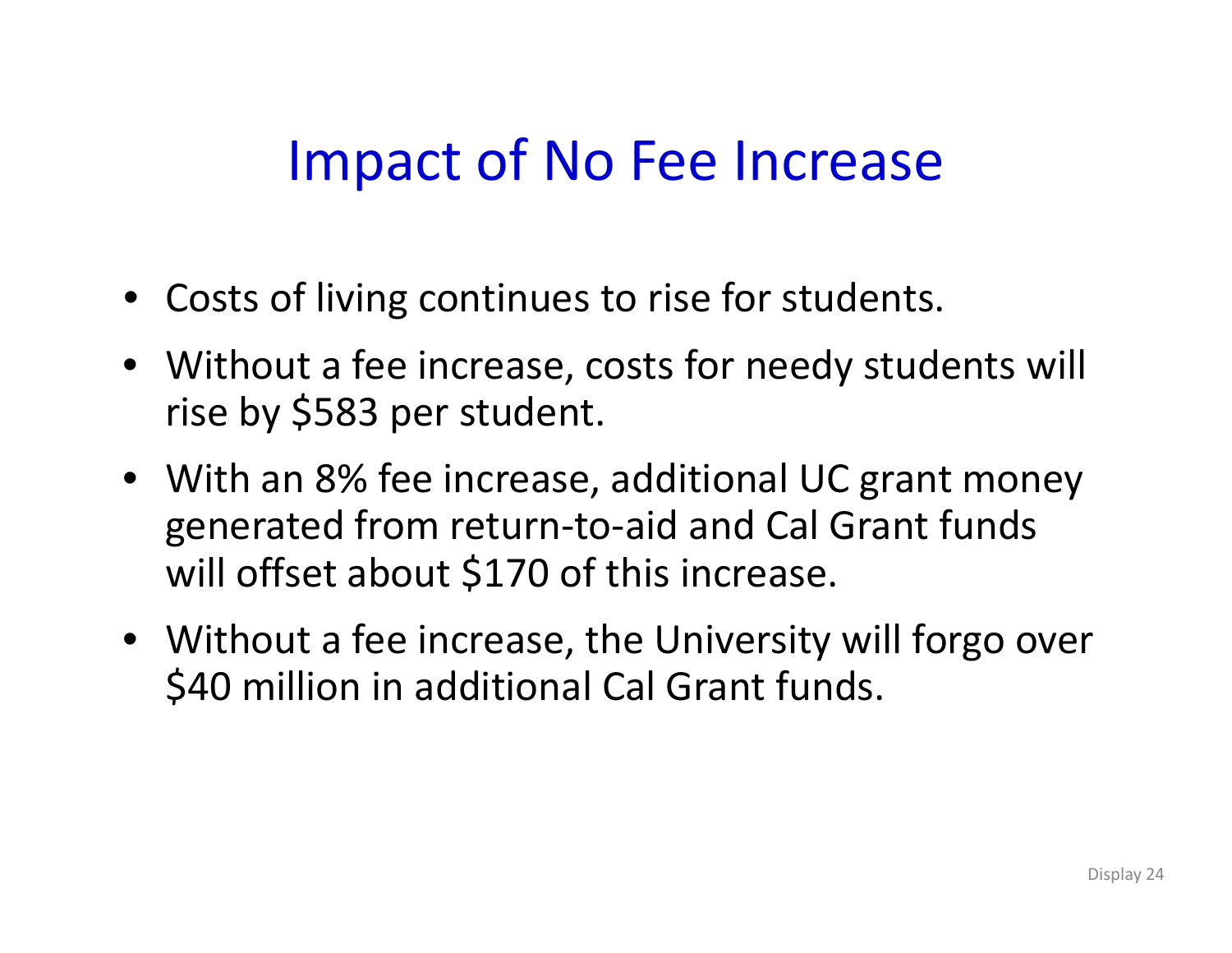#### Fees and Financial Aid

#### 55% of undergraduates will have fee increase covered



Figures shown are averages per undergraduate.

Includes system wide and estimated average campus fees. Assumes expanded higher education tax credits for 2011.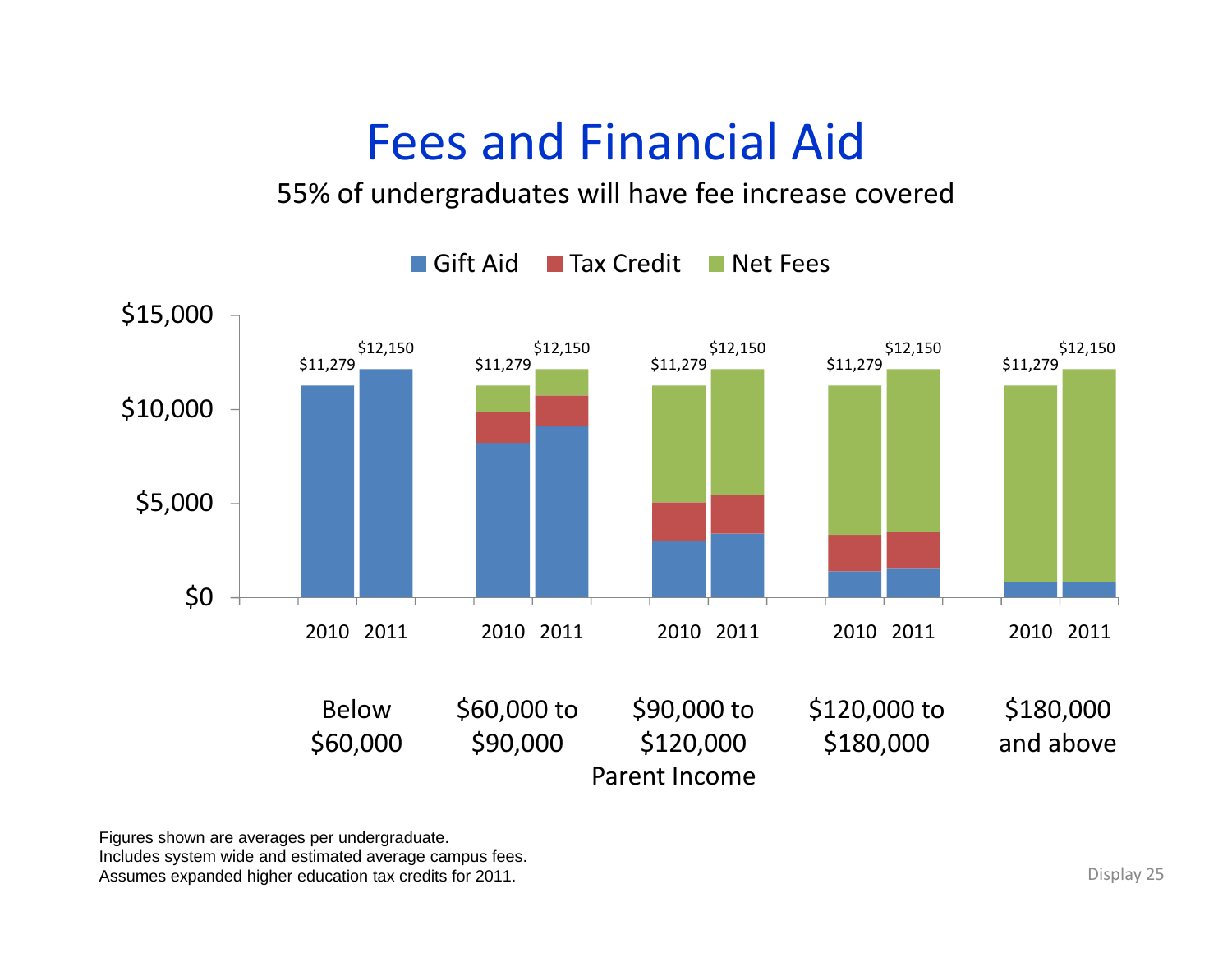#### Estimated Change in Net Fees for Undergraduates

Average Change Between 2010‐11 and 2011‐12 by Parent Income



Includes systemwide and campus fees.

Assumes expanded higher education tax credits are extended for 2011. Display 26 Display 26